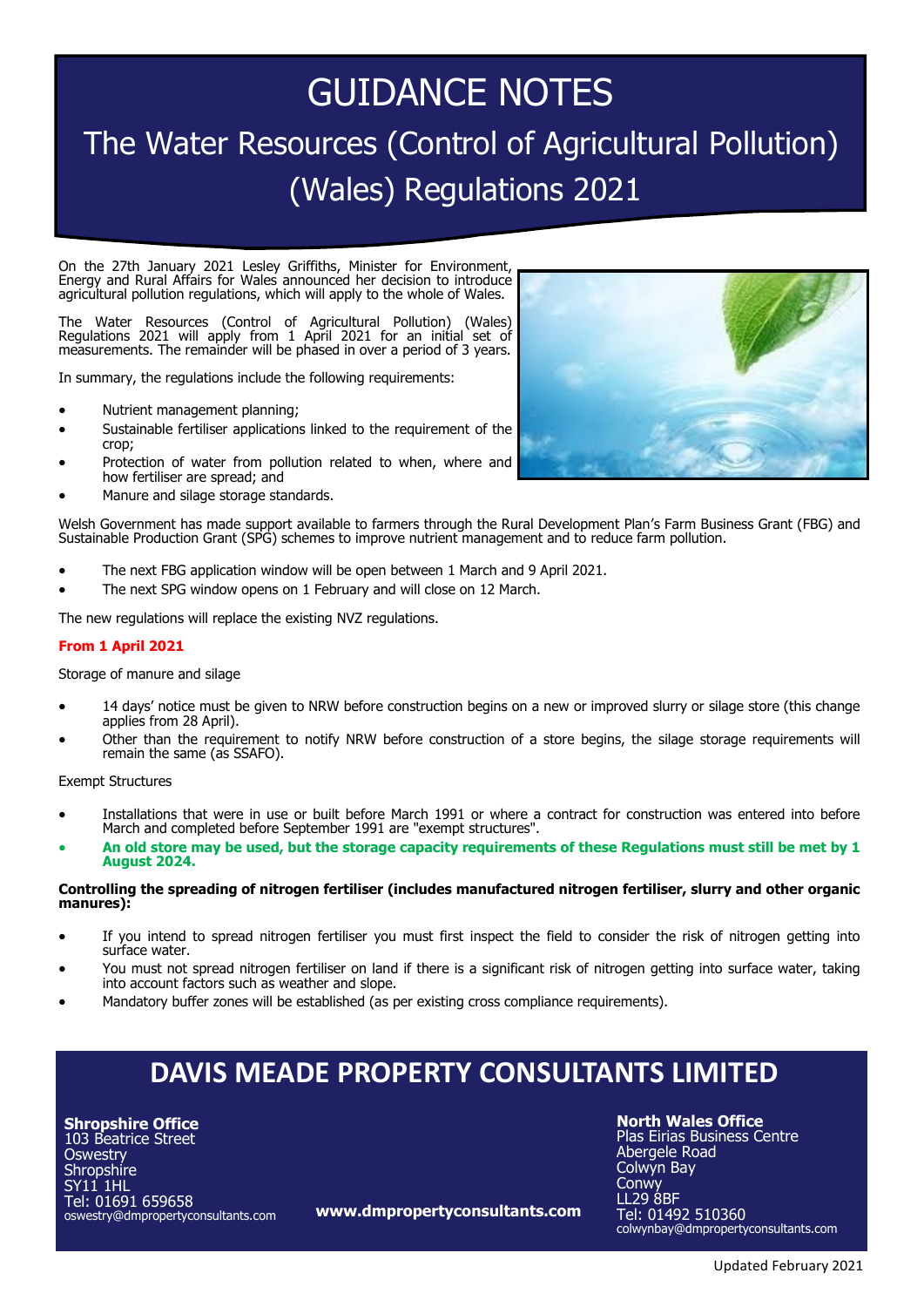# **Closed periods for spreading manufactured nitrogen fertiliser**

- on grassland, from 15 September to 15 January\*
- on tillage land, from 1 September to 15 January\*

\*Exemptions apply which are explained in the full guidance.

# Incorporation of manure

Organic manure applied to bare soil must be incorporated within 24 hours in most circumstances.\*

\*Exemptions may apply eg. if precision spreading equipment is used.

# **From 1 January 2023**

# **Risk Maps**

- If you intend to spread manure on the holding you must produce and maintain a risk map which highlights the areas on which spreading may cause pollution, including buffer zones and surface waters.
- Sites suitable for field heaps should be marked if manure is to be stored in field heaps.

# **Storage of Organic Manure**

Other than slurry, any organic manure must be stored:

- in a vessel;
- in a covered building;
- on an impermeable surface; or - in a free standing temporary field heap

# **Temporary Field Heaps**

• Rules on the placement of manure field heaps will apply to minimise the risk of any leaching and run off reaching waterbodies.

# **Nutrient Management Planning**

• A Nutrient Management Plan must be established for any nitrogen fertiliser application, which includes the soil nitrogen supply and the requirement of the crop.

# **Import/Export of Manure**

Any import/export of manure onto/off the holding must be recorded.

# **Nutrient applications**

- Fertiliser applications must not exceed specified crop limits.
- Fertiliser must be applied as accurately as possible and spreading trajectory must be below 4 meters from the ground.

# **Records**

- Records associated with Nutrient Management Plans and fertiliser applications must be kept.
- Exemptions from certain requirements will apply to extensive farms.

# **Holding limit**

- A limit of 250kg per individual hectare is applied to the spreading of organic manure for any 12 month rolling period.
- No more than 170kg of nitrogen from manure can be applied each year, averaged across the holding, either directly deposited by the animal or by spreading.

# **From 1 August 2024**

# **Closed periods**

• The spreading of slurry (and other manures but not farmyard manure) will be prohibited during the following periods (certain exemptions will apply\*):

| <b>Soil Type</b>      | Grassland                  | <b>Tillage Land</b>     |
|-----------------------|----------------------------|-------------------------|
| Sandy or shallow soil | 1 September $-31$ December | 1 August $-31$ December |
| All other soils       | 15 October – 15 January    | 1 October $-31$ January |

• Spreading after the closed period until the end of February will be limited to 30 cubic metres per hectare (8 tonnes per hectare of poultry manure) at any one time, and there must be at least three weeks between each spreading.